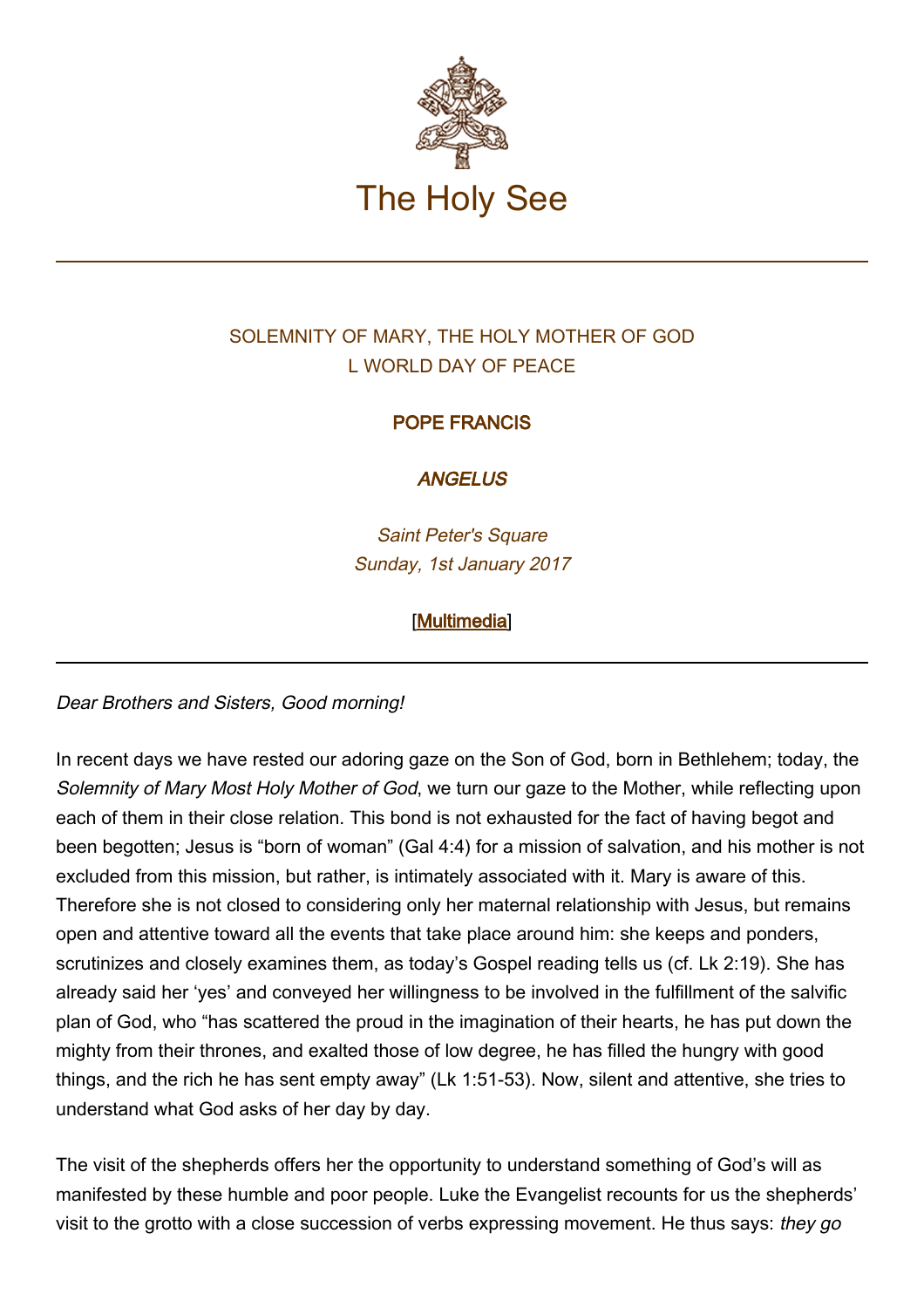with haste, they find the Babe with Mary and Joseph, they see, they report what they had been told about him, and lastly they glorify God (cf. Lk 2:16-20). Mary closely follows this passage, what the shepherds say, what has happened to them, because she already perceives in it the movement of salvation, which will flow from the work of Jesus, and she adapts, ready for every request of the Lord. God asks Mary not only to be mother of his only begotten Son, but also to cooperate with the Son and for the Son in the plan of salvation, in order that in her, a humble handmaid, great works of divine mercy may be fulfilled.

Now, as we, like the shepherds, contemplate the icon of the Babe in his mother's arms, we feel growing in our hearts a sense of immense gratitude to She who has given the Saviour to the world. For this reason, on the first day of a new year, we say to her:

Thank you, O Holy Mother of the Son of God, Holy Mother of God! / Thank you for your humility which drew the gaze of God; / thank you for the faith with which you received his Word; / thank you for the courage with which you said 'here I am', / forgetting yourself, enthralled by Holy Love, / made wholly one with his hope. / Thank you, O Holy Mother of God! / Pray for us, pilgrims in time; / help us to walk on the path of peace. / Amen.

#### After the Angelus:

Dear brothers and sisters, Happy New Year! The year shall be good in the measure that each of us, with God's help, seeks to do good day by day. In this way peace is built, saying 'no' — with deeds — to hatred and to violence, and 'yes' to brotherhood and reconciliation. Fifty years ago, Blessed [Paul VI](http://w2.vatican.va/content/paul-vi/en.html) began celebrating on this day the World Day of Peace, so as to strengthen the common commitment to build a peaceful and fraternal world. In this year's [Message,](http://w2.vatican.va/content/francesco/en/messages/peace/documents/papa-francesco_20161208_messaggio-l-giornata-mondiale-pace-2017.html) I proposed adopting non-violence as a style of politics for peace.

Unfortunately, violence has struck even in this night of good wishes and of hope. Sadly, I express my closeness to the Turkish people; I pray for the numerous victims and for the injured, and for the entire Nation in mourning, and I ask the Lord to support all men and women of good will who roll up their sleeves to face the scourge of terrorism and this stain of blood which covers the world with a shadow of fear and dismay.

I wish to thank the President of the Italian Republic for the expression of good wishes that he addressed to me last evening, during his Message to the Nation. I reciprocate wholeheartedly, invoking the Lord's blessing upon the Italian people so that, with their responsible contribution in solidarity with all, they may look to the future with confidence and hope.

I greet all of you present here, families, associations and youth groups, wishing you a happy and peaceful new year. I express my gratitude for the many initiatives of prayer and of commitment to